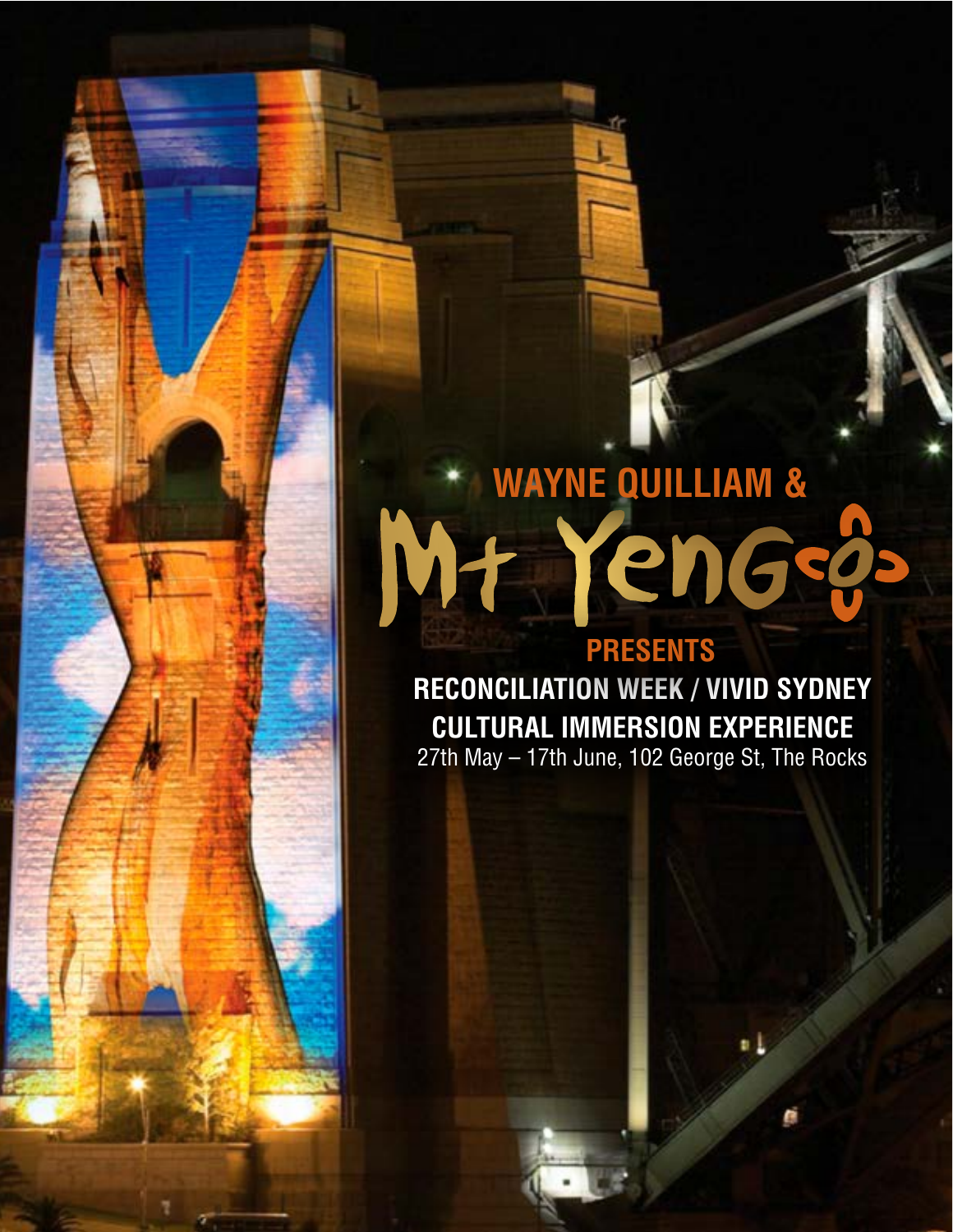**To mark the beginning of Reconciliation Week and the opening of Vivid Festival, internationally celebrated Aboriginal artist Wayne Quilliam and Mt Yengo are proud to present the unique opportunity for your company to experience this cultural journey.**

## **INTERACTIVE CULTURAL ART WORKSHOP**

The Art of Connection is a unique immersive experience encouraging all Australians to walk with the original custodians of this beautiful country. The night has been created to bring a greater understanding and appreciation of Aboriginal and Torres Strait Islander culture, history and knowledge through art wine and food.

We will explore the deep connection Indigenous people have with 'Country', and how the stories of our ancestors are passed down through generational sharing.

You will learn about tradition, the Dreaming, lore, and language from communities from the Tiwi's to Tasmania, Broome to Borroloola.

We are here to help create bespoke packages for your organisation; whether you are interested in one topic like Art or if your Reconciliation Action Plan requires something more specific.

Highly acclaimed Aboriginal artist, author and storyteller Wayne Quilliam will encourage group participation in a captivating live immersive experience accompanied by a 3-course dinner.

This is a masterpiece of authentic Aboriginal storytelling that will pass down significant truths in a progressive and inclusive insight into art, culture, and community.

Master storyteller, A.Professor Wayne Quilliam brings more than 30 years' experience of working and living in communities across Australia. His knowledge and connection to country is like no other as he shares the stories that have been passed to him by community.